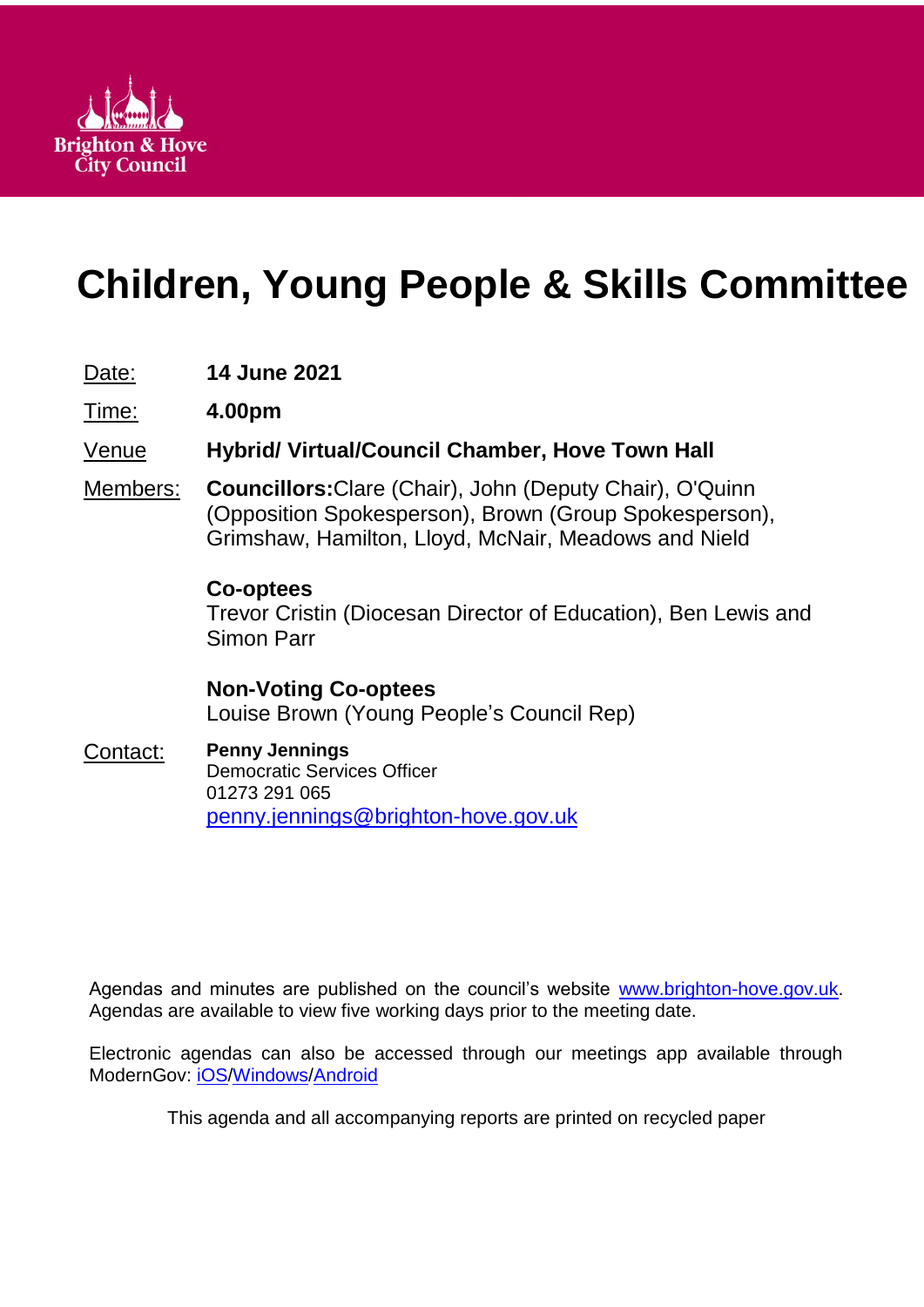#### **PART ONE Page**

#### **1 PROCEDURAL BUSINESS**

**(a) Declaration of Substitutes:** Where Councillors are unable to attend a meeting, a substitute Member from the same Political Group may attend, speak and vote in their place for that meeting.

#### **(b) Declarations of Interest:**

- (a) Disclosable pecuniary interests;
- (b) Any other interests required to be registered under the local code;
- (c) Any other general interest as a result of which a decision on the matter might reasonably be regarded as affecting you or a partner more than a majority of other people or businesses in the ward/s affected by the decision.

In each case, you need to declare

- (i) the item on the agenda the interest relates to;
- (ii) the nature of the interest; and
- (iii) whether it is a disclosable pecuniary interest or some other interest.

If unsure, Members should seek advice from the committee lawyer or administrator preferably before the meeting.

**(c) Exclusion of Press and Public:** To consider whether, in view of the nature of the business to be transacted, or the nature of the proceedings, the press and public should be excluded from the meeting when any of the following items are under consideration.

*NOTE: Any item appearing in Part Two of the Agenda states in its heading the category under which the information disclosed in the report is exempt from disclosure and therefore not available to the public.*

*A list and description of the exempt categories is available for public inspection at Brighton and Hove Town Halls.*

#### **2 MINUTES 7 - 28**

To consider the minutes of the meeting held on 8 March 2021 (copy attached)

#### **3 CHAIR'S COMMUNICATIONS**

#### **4 CALL OVER**

(a) Items  $(5 - 11)$  will be read out at the meeting and Members invited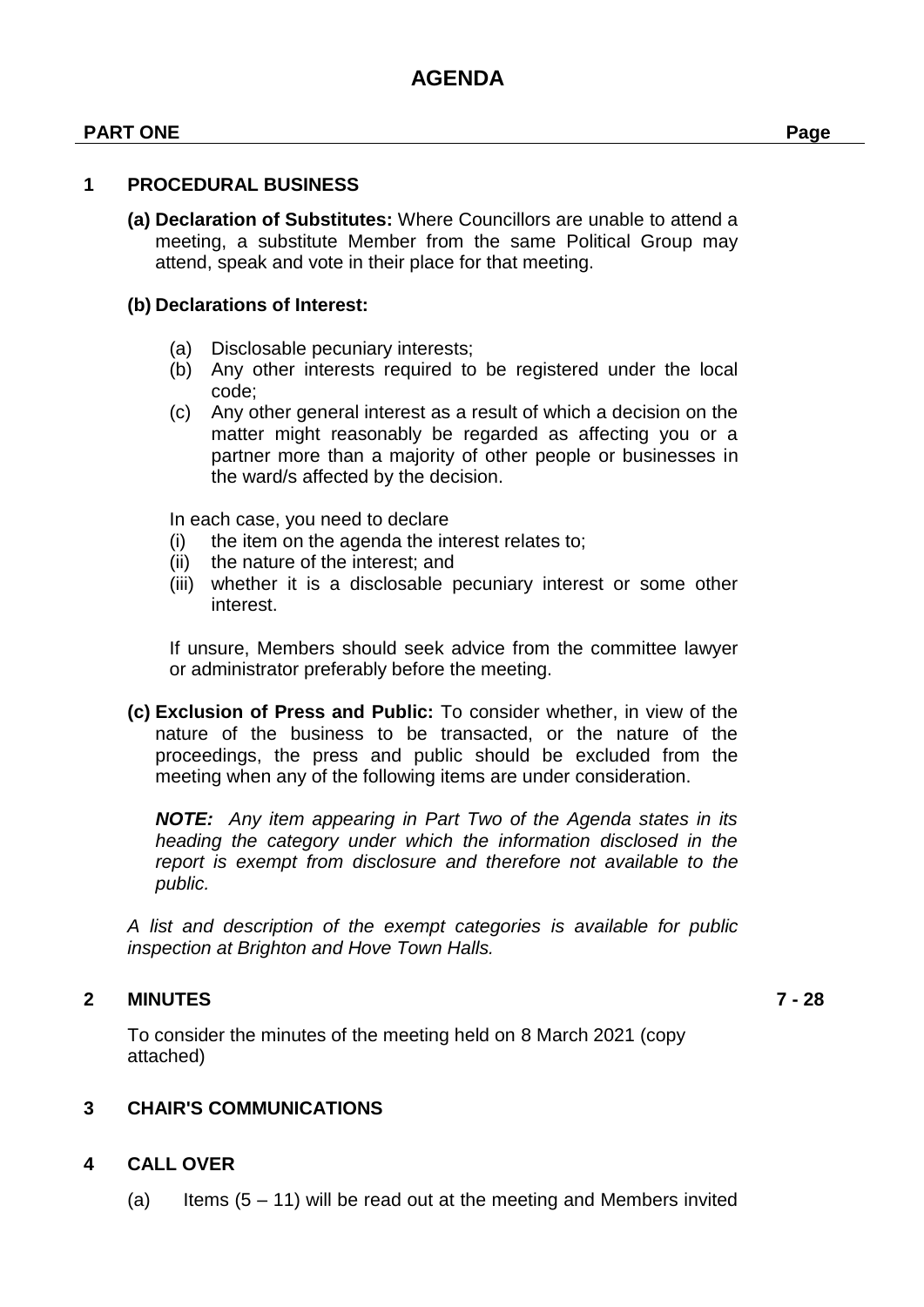to reserve the items for consideration.

(b) Those items not reserved will be taken as having been received and the reports' recommendations agreed.

#### **5 PUBLIC INVOLVEMENT 29 - 40**

To consider the following matters raised by members of the public:

- (a) **Petitions:** to receive any petitions presented to the full council or at the meeting itself;
- (b) **Written Questions:** to receive any questions submitted by the due date of 12 noon on 8 June 2021;
- (c) **Deputations:** to receive any deputations submitted by the due date of 12 noon on 8 June 2021.

#### **6 MEMBER INVOLVEMENT 41 - 48**

To consider the following matters raised by Councillors:

- (a) **Petitions:** to receive any petitions submitted to the full Council or at the meeting itself;
- (b) **Written Questions:** to consider any written questions;
- (c) **Letters:** to consider any letters;
- (d) **Notices of Motion:** to consider any Notices of Motion referred from Council or submitted directly to the Committee.

#### **7 NOTICE OF MOTION - MOULSECOOMB PRIMARY SCHOOL - SURVEY OF PARENTAL VIEWS 49 - 52**

Report of the Executive Director Families, Children and Learning (copy attached)

*Contact Officer: Richard Barker Tel: 01273 290732 Ward Affected: All Wards*

#### **8 THE FUTURE OF SECONDARY SCHOOLS PLACES IN BRIGHTON AND HOVE 53 - 64**

Report of the Executive Director Families, Children and Learning (copy attached)

| Contact Officer: | Richard Barker | Tel: 01273 290732 |
|------------------|----------------|-------------------|
| Ward Affected:   | All Wards      |                   |

## **9 ENVIRONMENTAL EDUCATION STRATEGY 65 - 78**

Report of the Executive Director Families, Children and Learning (copy attached)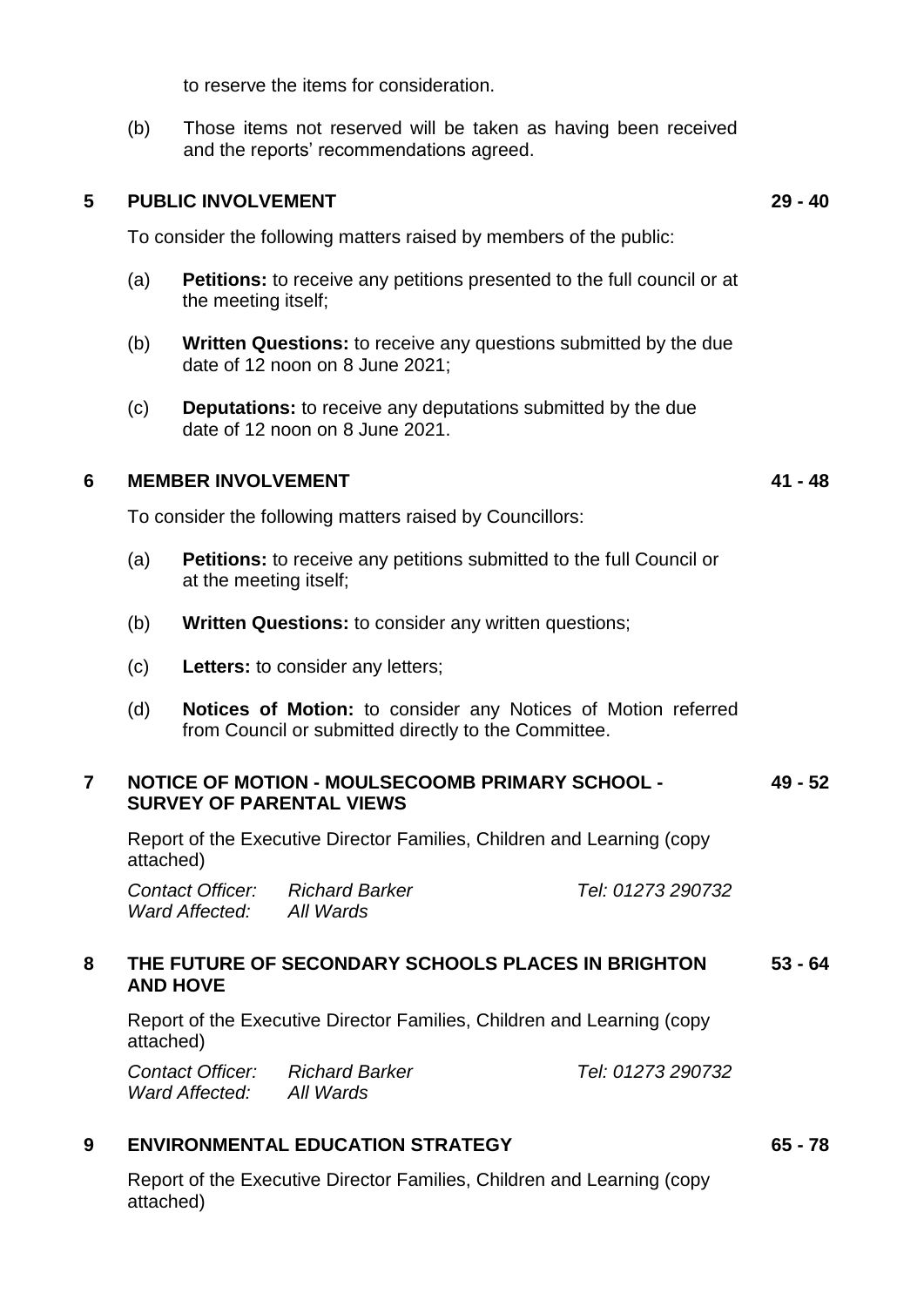*Contact Officer: Richard Barker Tel: 01273 290732 Ward Affected: All Wards*

## **10 TRANS INCLUSION SCHOOLS TOOLKIT VERSION 4 79 - 174**

Report of the Executive Director, Families, Children and Learning (copy attached)

*Contact Officer: Sam Beal Tel: 01273 293533 Ward Affected: All Wards*

#### **11 EARLY HELP REVIEW AND DEVELOPMENT OF A CITY-WIDE STRATEGY TO SUPPORT CHILDREN, YOUNG PEOPLE, AND FAMILIES AT RISK OF DISADVANTAGE 175 - 190**

Report of the Executive Director Families, Children and Learning (copy attached)

*Contact Officer: Caroline Parker Tel: 01273 293587 Ward Affected: All Wards*

## **12 ITEMS REFERRED FOR COUNCIL**

To consider items to be submitted to Council for information.

*In accordance with Procedure Rule 24.3a, the Committee may determine that any item is to be included in its report to Council. In addition, any Group may specify one further item to be included by notifying the Chief Executive no later than 10am on the eighth working day before the Council meeting at which the report is to be made, or if the Committee meeting take place after this deadline, immediately at the conclusion of the Committee meeting*